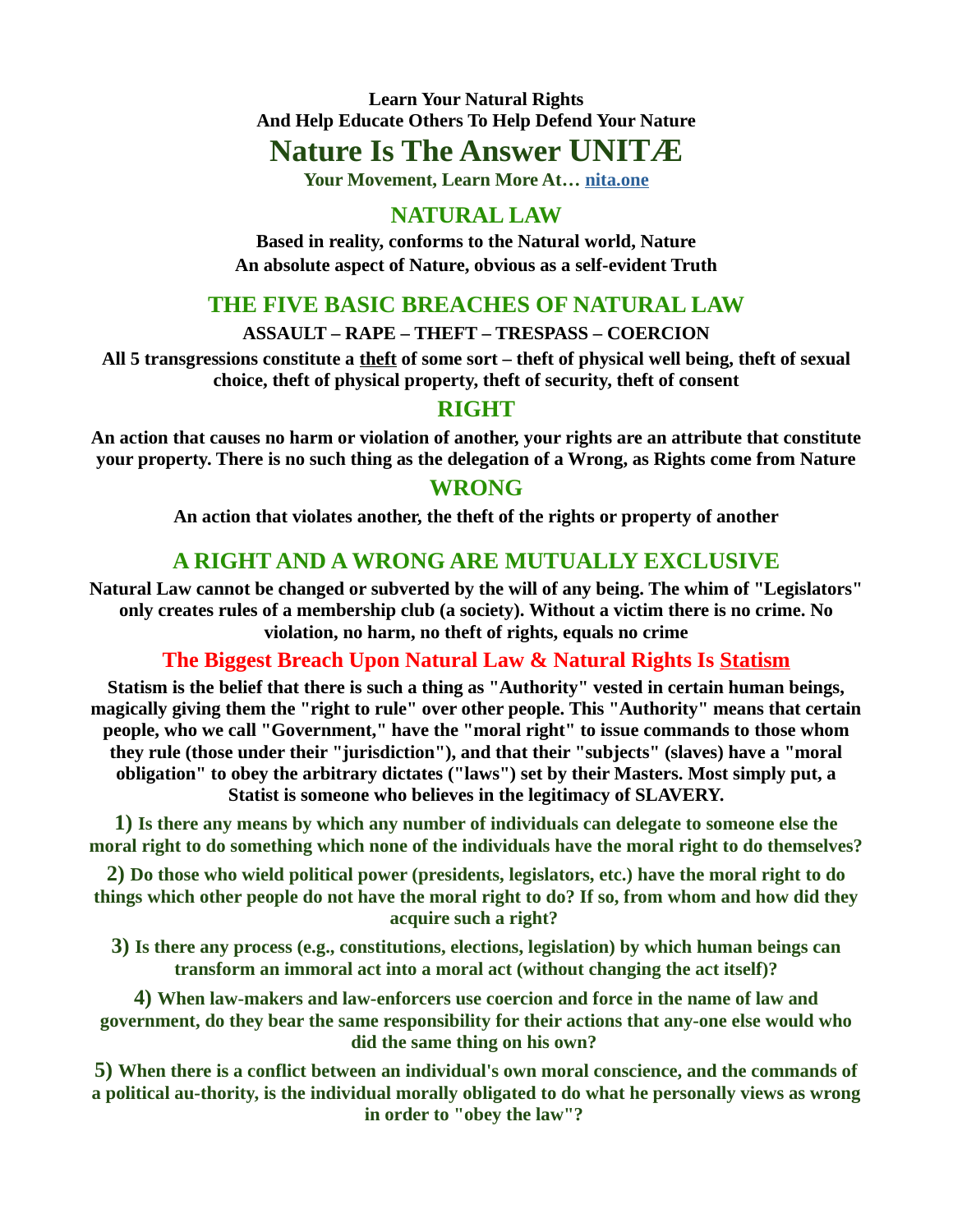# **Nature Is The Answer UNITÆ**

**Your Movement, Learn More At… nita.one The Importance In Sharing Knowledge With Others**

# **TEACHABILITY**

**An individual's ability to learn is extremely dependent upon the open-mindedness or closedmindedness of the individual being taught. High teachability derives from a balance between healthy skepticism and an open-minded willingness to learn and change.** 

### **SOURCES OF INFORMATION**

**By refusing to present certain information, and by influencing people to dismiss certain information as unimportant or unnecessary to consider, many modern institutions seek to control human perceptions and therefore to limit what human beings may come to understand.** 

### **FIVE MOST LIMITING WORLD-VIEW SYSTEMS**

**Organized Religions – Politics – Rigid Science – New Age Beliefs – MONEY**

# **REQUIREMENTS**

**Human beings SAY that they want certain conditions to be present for both themselves and their species as whole, such as happiness, health, peace, freedom, prosperity, etc. However, specific REQUIREMENTS exist in order for human beings to obtain those conditions. If the REQUIREMENTS for obtaining those conditions are NOT met, those conditions do NOT just manifest automatically, by "magical" means. Everything happens by Law.**

# **THE ROLE OF KNOWLEDGE**

**Since human beings, as a species, do not already have the things they say they want, it follows logically that the KNOWLEDGE of the requirements to obtaining the things they say they want either must be ABSENT, or if present, that Knowledge must be willfully being IGNORED. As long as this KNOWLEDGE continues to remain unknown or ignored, the manifestation of the desired conditions will be IMPOSSIBLE.**

# **OCCULT KNOWLEDGE**

**The word occult is derived from the Latin adjective occultus: "hidden," which comes from the Latin verb occultare: "to hide; to conceal; to keep secret."**

# **NATURAL LAW IS KEPT AWAY PURPOSEFULLY FOR CONTROL**

**Occult Knowledge constitutes both the knowledge of human CONSCIOUSNESS and how it operates, and the knowledge of NATURAL LAW, the unseen Universal Spiritual Laws which govern the consequences of human behavior. Such Knowledge is not commonly known because it has been deliberately HIDDEN in order to create and maintain a POWER DIFFERENTIAL between those who hold that information and those who are ignorant of it.** 

**The Knowledge of Natural Law is hidden from the People of Earth at all costs, because its understanding would "level the playing field" and put an end to the currently entrenched Systems of Control.**

**"Educate and inform the whole mass of the People. That is the only sure reliance for the preservation of our Liberty." - Thomas Jefferson**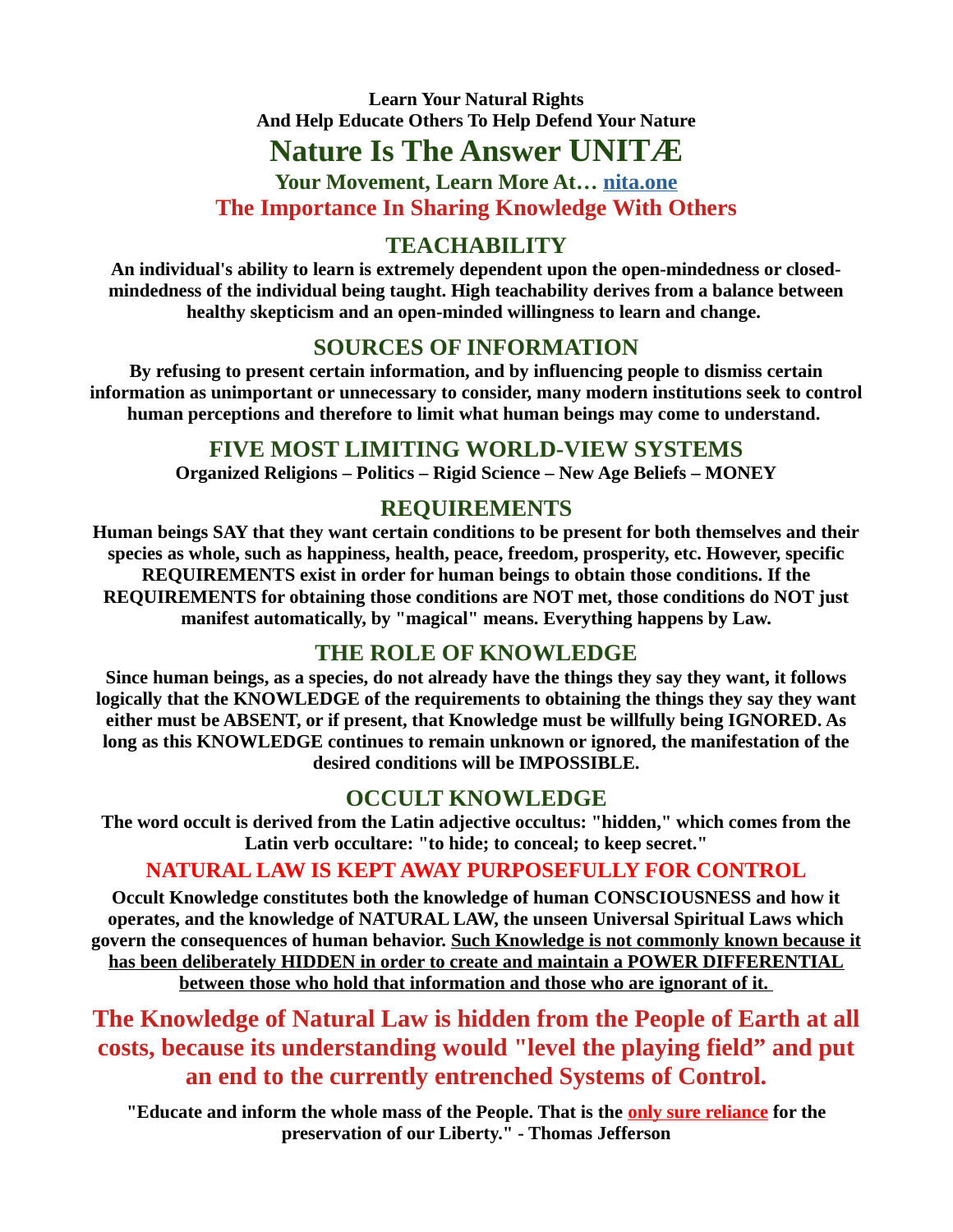# **Nature Is The Answer UNITÆ**

**Your Movement, Learn More At… nita.one Getting To The Root Cause In A Society Of Many Problems!**

**WHY?**

**This Is The Question That Helps Us Understand The TRUTH For How A Problem Manifested.**

### **THREE MAIN STEPS TO PROBLEM SOLVING**

**1. Recognize that there IS a problem. Fear-based DENIAL of the problem must first be faced. 2. Make an accurate DIAGNOSIS of the CAUSE(S) of the problem, not the symptoms 3. Through the knowledge acquired via accurate diagnosis of WHY, take the required ACTION necessary to RECTIFY the causal factors which led to the manifestation of the problem.**

**Problems Are Solved & Prevented With Knowledge Of The Truth!**

# **TRUTH vs PERCEPTION**

**TRUTH is OBJECTIVE, meaning that it is NOT based on the perceptions of human beings (which is capable of wavering). Truth is simply that which is. It is that which has occurred in the past and that which is occurring in the present.** 

# **Perception Is NOT Reality, But Our Work Is To Align The Two.**

**"I've come to realize that the biggest problem anywhere in the world is that people's perceptions of reality are compulsively filtered through the screening mesh of what they want, and do not want, to be true." - Travis Walton**

# **THE IMPORTANCE IN DEFINITION**

**The more accurate our DEFINITIONS for words or concepts are, the better our clarity (truth) of meaning, and therefore, our UNDERSTANDING, of those words or concepts will be.**

# **DEFINING: NATURAL LAW**

**NATURAL: Inherent; having basis in Nature, Reality, Truth; not made or caused by humankind. LAW: An existing condition which is binding and immutable (cannot be changed).**

**Universal, non-man-made, binding and immutable conditions that govern the consequences of behavior. Natural Law acts as the governing dynamics of Consciousness.**

# **NATURAL LAW GOVERNS ACTIONS, USEFUL FOR PROBLEM SOLVING BELIEF**

**BELIEF is completely IRRELEVANT when it comes to the existence and operation of Natural Law (truth), just as it is irrelevant in relation to any of the other Laws of Nature, such as Gravity, Inertia, Momentum, Thermodynamics or Electromagnetism.** 

**These Laws of Nature require no belief in order for them to be discovered and known.**

**"There are two ways to be fooled. One is to believe what is not true; the other is to refuse to accept what is true."- Soren Kierkegaard**

**Are You Aware Of How Your Belief In Man's Law Affects The World?**

**Be Aware Of The World You Live In!**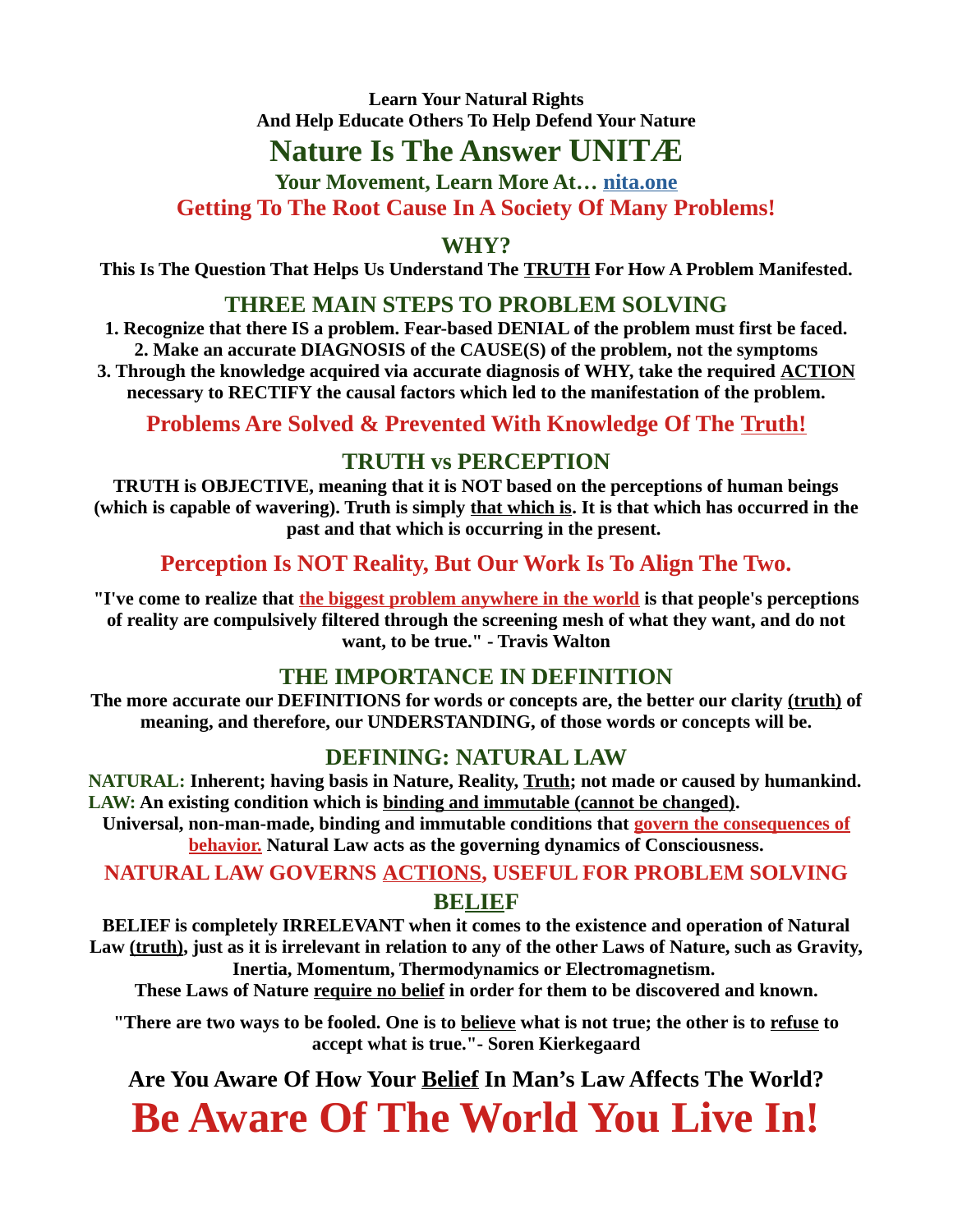

**Nature Is The Answer UNITÆ**



**Your Movement, Learn More At… nita.one**

**Are You Brain Imbalanced? Who Do You Know That May Be?**

**CONSCIOUSNESS**

**The ability to recognize patterns and meaning with internal and external environments.**

**THE THREE EXPRESSIONS OF CONSCIOUSNESS Action (Body, Masculine) – Thoughts (Mind) – Emotions (Spirit, Feminine)**

**THREE MAIN COMPLEXES OF THE HUMAN BRAIN R-Complex (Reptilian Brain): Survival**

**Neocortex (Human Brain): Higher-Order Thinking & Conscience (Common Sense) Limbic System (Mammalian Brain): Emotion**

**The Importance Of The Neocortex: Are We Balanced Thinking?**

**LEFT BRAIN NEOCORTEX – Intellect – Masculine** △

**Logic, Analytical Thought, Science & Math If Imbalanced (Dominant): R-Complex Dominates = Selfishness, Desire, Domination, Control**

**RIGHT BRAIN NEOCORTEX – Intuition – Feminine** ▽

**Creativity, Holistic Thought, Compassion If Imbalanced (Dominant): Limbic System Dominates = Submissiveness, Naiveté**

**Right Brain & Left Brain Balance = True Intelligence (Intellect + Creativity)** ✡

**MIND CONTROL: Is Our Imbalance Causing Us To Restrict Our Mind?**

**LEFT-BRAIN IMBALANCE – RANDOMNESS** *(Man Doing As He Wants)* **Rigid Skepticism, Scientism, Atheism, Solipsism, Moral Relativism, Eugenics, Authoritarianism** *Universe Is Grand Accident, No Creator, No Natural (Moral) Law, No Purpose Other Than Exist*

**RIGHT-BRAIN IMBALANCE – DETERMINISM** *(Man Submitting To Power)* **Blind Belief, Religious Extremism, Solipsism, Unworthiness, Order-Follower, Willing Slave** *God Controls Everything, Free Will Is An Illusion, Change Impossible, Action Meaningless*

**How Do We Balance Our Mind Or Escape Mind Control? Natural Law (Deterministic) + Free Will (Random) = Helps Us Know The TRUTH**

# **HUMAN NATURE**

**Human beings are programmable, much like computers. Quality In – Quality Out Neither Inherently Good Nor Inherently Evil. Environments & Conditions Influence Behavior!**

# **THE FOUR STEPS OF HOW OUR REALITY IS BUILT**

**Knowledge (Or Lack Thereof) → Understanding → Wisdom → Result (Order Or Chaos) Available Information → Decision-Making Process → Human Behavior → Manifested Reality**

**Are You Ignorant Of The Knowledge? Have A Closed Mind For Decision Making? Have You Ever Learned Natural Law? Your Free Will Requires Such Knowledge As Power!**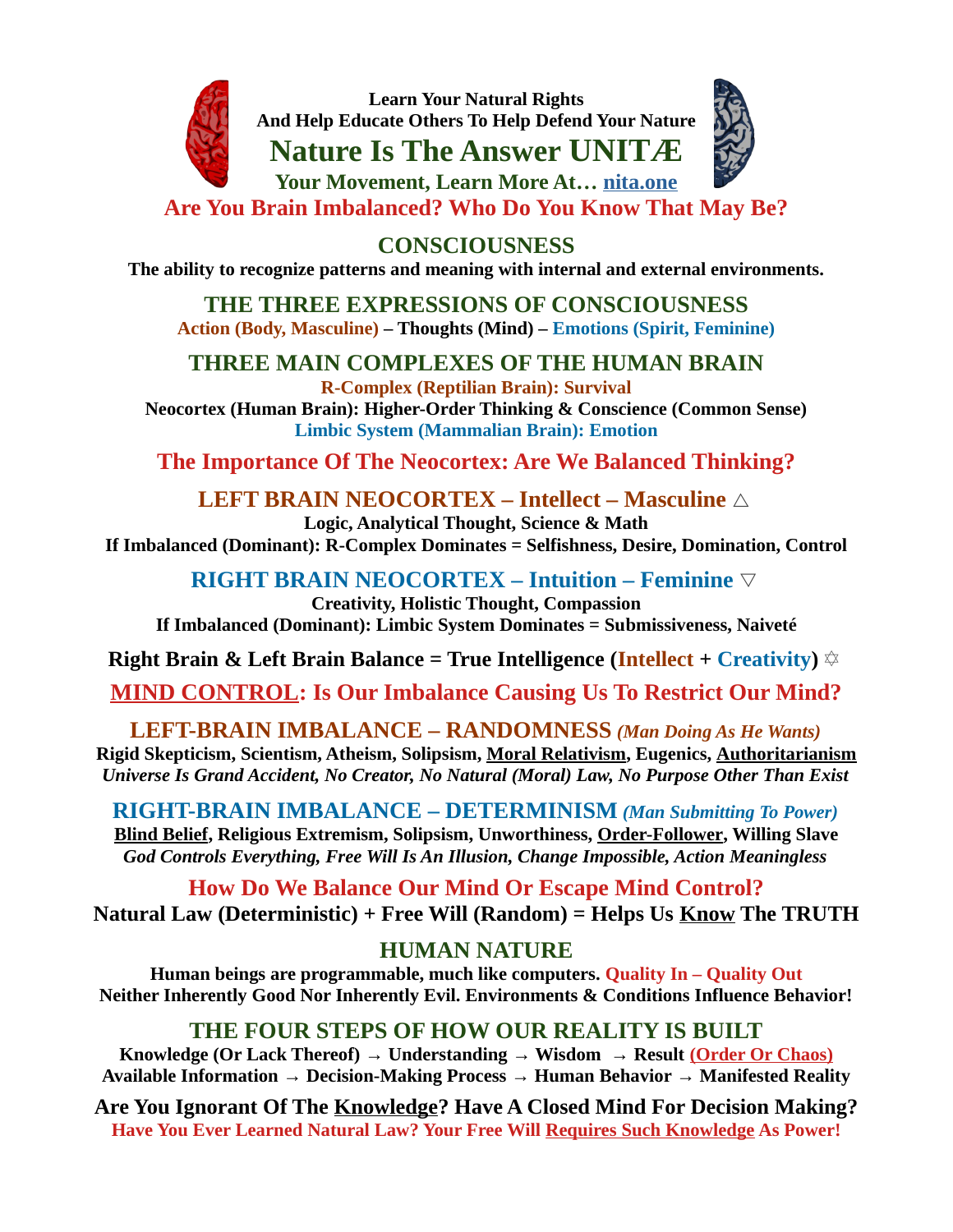# **Nature Is The Answer UNITÆ**

**Your Movement, Learn More At… nita.one Do You Know The True Effects Of Your Actions?**

#### **SEVEN PRINCIPLES OF NATURAL LAW (Hermetic Principles) Natural Law Governs The Consequences To Our Behavior & Is Expressed Through 7 Principles**

**MENTALISM: All Is Mind. Thoughts Lead To Events.** *Be Responsible For Your Thoughts* **CORRESPONDENCE: As Above, So Below.** *An Individual & The Collective Are Reflections* **VIBRATION: All Moves, Nothing Rests.** *Matter Is Energy In A State Of Vibration* **POLARITY: All Is Dual & Has Its Pair Of Opposites (Identical But Different In Degree) RHYTHM: All Rises & Falls, Flows In & Out (Tides).** *Rhythm Compensates* **GENDER: All Has Masculine & Feminine Principles.** *Related To Consciousness & The Brain* **CAUSE & EFFECT: Every Cause Has An Effect Due To Law.** *Nothing Escapes The Law*

**Do You Focus On The Causes (The WHY) Or The Effects? Change Can Only Occur Focusing On The Cause (Mental) Rather Than The Effects (Physical)**

### **THE BINDING & GENERATIVE PRINCIPLE – CARE We Create What We CARE About.** *Do You Care To Change Things Through ACTION?* **It Does Not Matter What You Say, It Matters What You Do – You Must Be The Change**

# **TWO SPIRITUAL CURRENCIES**

**What Are You Spending Time On? – What Are You Paying Attention To? What Are You Obtaining In Return For These Investments? Do You CARE?**

**NATURAL LAW – Also Known As... Law Of Attraction – Law Of Cause & Effect – Karma (Moral) Law – Golden Rule**

**Do You CARE About How The World Manifests Due To Natural Law?**

### **FIVE NATURAL LAW EXPRESSIONS**

**The Basic Recognizable Workings Of Natural Law In Human Life – Positive & Negative**

**Expression: Generative Polarity (What We Use To Create) + Love (Consciousness) - Fear (Unconsciousness)**

**Expression: Initiating Expression (How It Starts)**

**+ Knowledge (Acceptance Of Truth) - Ignorance (Refusal Of Truth)**

**Expression: Internal Expression (What Happens Inside Us)**

**+ Sovereignty (Internal Monarchy) - Confusion (Internal Anarchy)**

**Expression: External Expression (What Happens In Society)**

**+ Freedom (External Anarchy) - Control (External Monarchy)**

**Expression: Manifestation (The Result We Create)**

**+ Order (Manifested Good) - Chaos (Manifested Evil)**

**Good & Evil As Defined By Knowledge Of Natural Rights Under Natural Law Monarchy (mon-archon) = One Ruler Anarchy (an-archon) = Without Ruler (Not Rules) Internal Monarchy = Self-Control = Self-Mastery = Self-Ownership External Anarchy = No Control Over Another Individual = No Masters = No Slaves**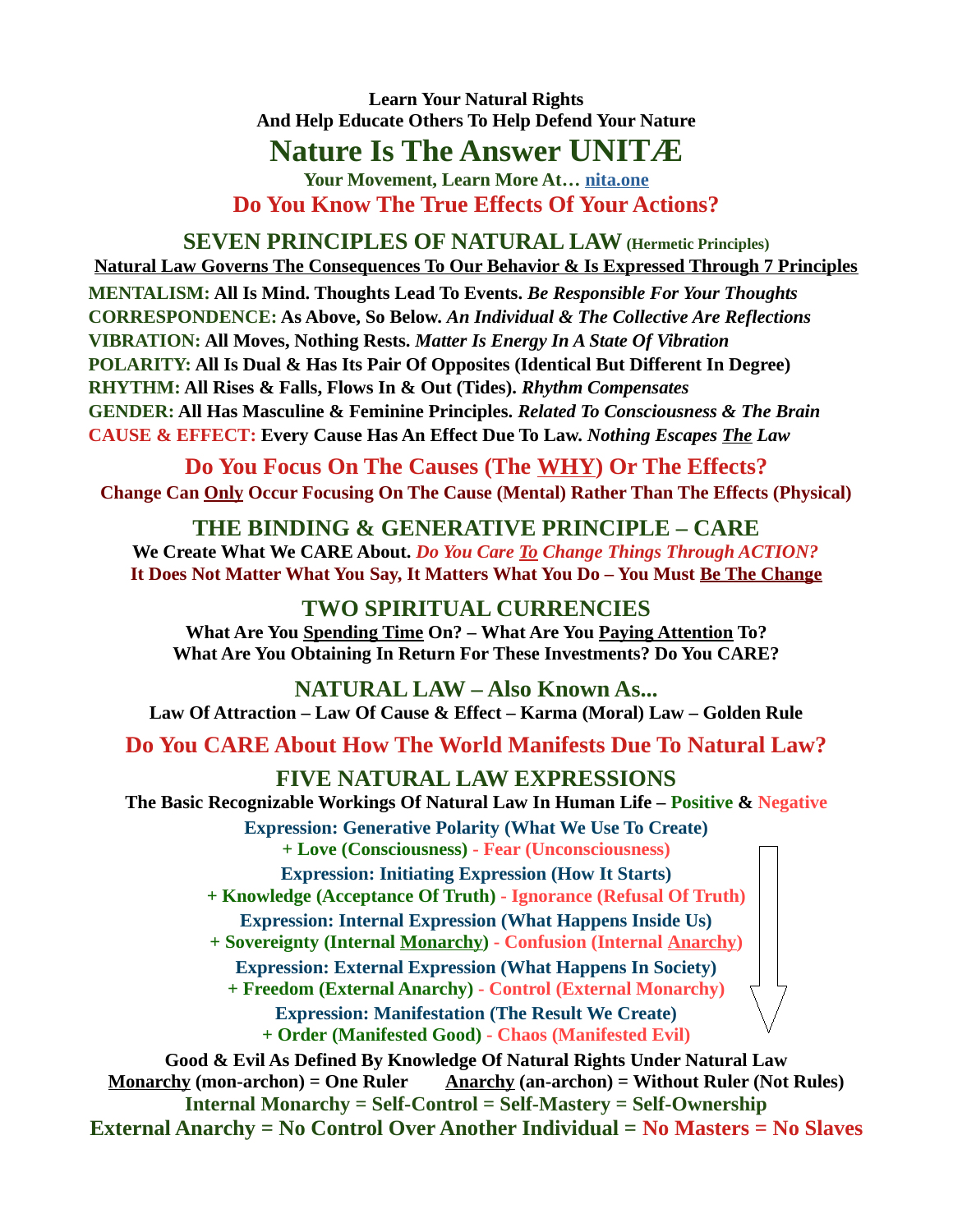# **Nature Is The Answer UNITÆ**

### **Your Movement, Learn More At… nita.one Do You Know Your Own Natural Human Rights? (Knowing Right & Wrong) Do You KNOW How It Applies To Relevant Issues Of Today?**

**TAXATION is the claim that a group of people who call themselves "government" have been given the "right" to confiscate an arbitrarily-chosen percentage of the product of another individual's labor (a form of Property), whether or not the other agrees to share that product voluntarily. Taxation is enforced by the threat of violence (behavior resulting in bodily harm) or imprisonment (the taking away of physical freedom of movement), if those from whom the product is being seized attempt to resist the confiscation. This practice is always "justified" ("made into a right") by those who claim that such a practice is necessary and required to "uphold the common good." If we define Slavery as the involuntary confiscation of 100% of the product of the labor of another human being, we can clearly see that there is no magical percentage to which we could lower this number (other than 0%) that would no longer constitute Slavery. If we are being honest with ourselves, Taxation is merely a euphemism for Theft, Violence and Slavery, the practices upon which it is actually based. Since no individual anywhere on Earth has the "right" to claim ownership of the product of another person's labor, such behavior can never be "delegated" to a group, and called a "right." Therefore, all forms of Taxation are always WRONG according to Natural Law.** 

**PROHIBITION is the claim that a group of people who call themselves "government" have been given the "right" to prevent others from putting any given substance into their own bodies, and if those others refuse to comply with those terms, they will be fined or imprisoned. It should be self-evident that if an individual's body is actually their own property, then that individual always maintains the natural Right to decide what will or will not be put into their own property, their body. Understanding this, we can easily see that the claim of the "right" to command what will or will not be put into the body of another person amounts to a claim of ownership upon the other person's body. The claim of ownership upon another person's body is called Slavery. Therefore, Prohibition is merely a euphemism for Slavery, backed by Violence, regardless of the justifications made by those who claim such practices are "necessary for the common good." Since no individual anywhere on Earth has the "right" to claim the ownership of another person's body, such behavior tan never be "delegated" to a group, and called a "right" Therefore, all forms of Prohibition are always WRONG according to Natural Law.** 

**LICENSES & PERMITS are claims that a group of people who call themselves "government" have been given the "right" to prevent others from exercising specific behaviors (even if such behaviors cause no harm to others or their property), unless those others petition (beg) or pay the government for permission to be allowed to exercise those behaviors. This amounts to the claim that Rights are merely "privileges" that may be granted or taken away by government, based upon their preference or discretion. Remembering that the definition of a Right is "any action which does not cause harm to another living being or their property," there is no such thing as the "right" to stop someone from exercising a Right, since Rights cause no harm. The claim over the Rights of another person is called Slavery. Even more so, it is the claim to be God, the claim that the Right's of others flow from you. Therefore, Licensing & Permits are merely other euphemisms for Slavery, regardless of the justifications made by those who claim such practices are "necessary for the common good." Since no individual anywhere on Earth has the "right" to claim ownership of another person's Rights, such behavior can never be "delegated" to a group, and called "right." Therefore all forms of Licensing & Permits are always WRONG according to Natural Law.**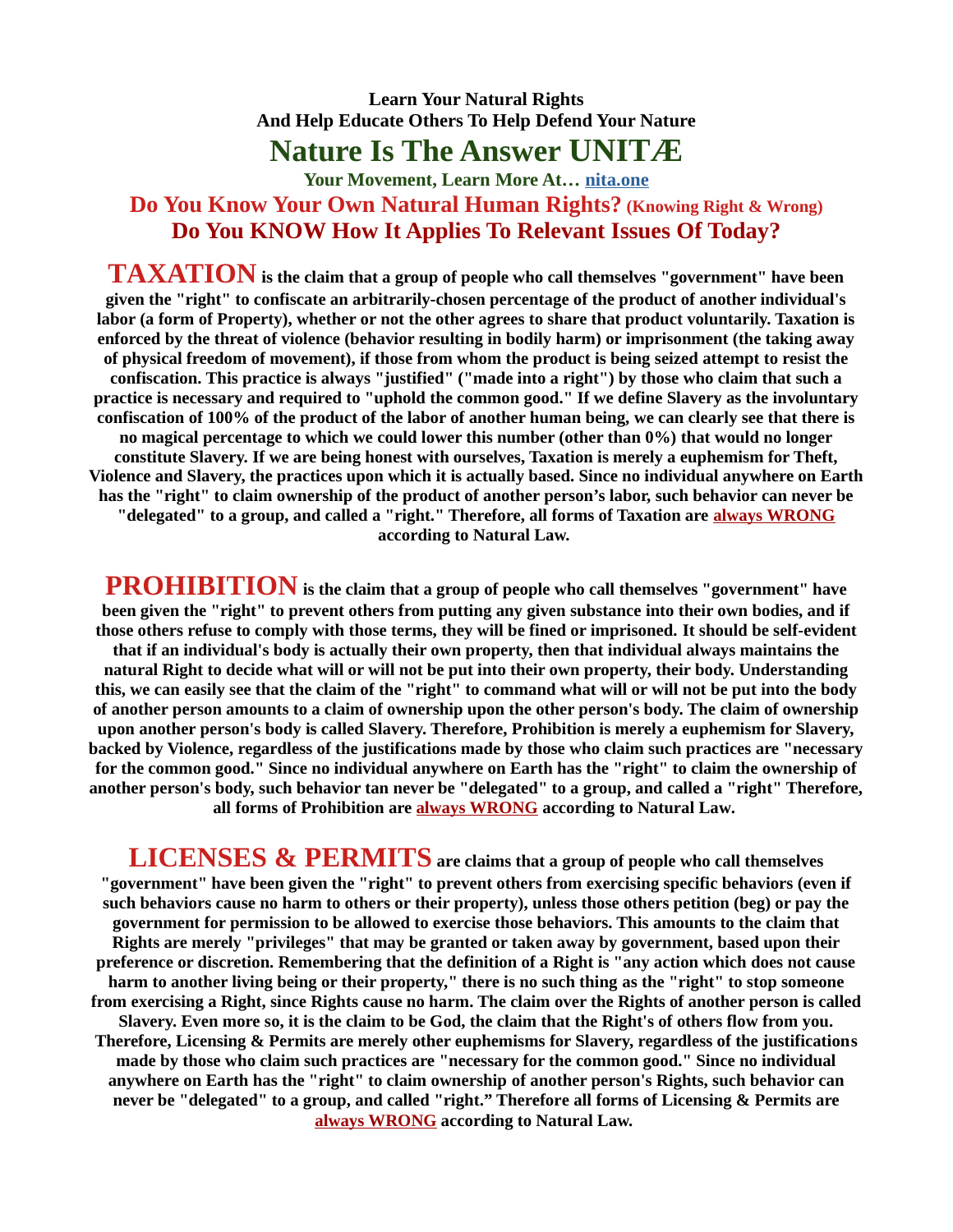# **Nature Is The Answer UNITÆ**

**Your Movement, Learn More At… nita.one Does Violence Become A "Right" When "Government" Does It?**

# **FORCE vs VIOLENCE**

**Force: The Capacity To Do Work Or Cause Physical Change; Energy, Strength, Power Action Aligned With Natural Law Because It Does Not Violate Others' Rights Action Which One ALWAYS Possesses The Right To Take (Includes Defense Against Violence)**

**Violence: Immoral Initiation Of Physical Power To Coerce, Compel Or Restrain Coercive Action Opposed To Natural Law Because It Involves The Violation Of Others' Rights Action Which One NEVER Possesses The Right To Take** 

**Right: Actions Which Cause No Harm, Violate No Property (No Form Of Theft) Everyone Shall Defend Themselves From Violence With Defensive Physical Force**

### **TWO PILLARS OF ENLIGHTENMENT**

△ **Self-Defense Principle (Masculine) – Non-Aggression Principle (Feminine)** ▽ **Self-Defense: The Inherent Right To Use Force To Defend Themselves From Violence Non-Aggression: Do Not Engage In Violence. Do Not Initiate Immoral Behavior**

**Society Condones & Commits Theft Due To The Lack Of Ownership**

# **OWNERSHIP**

**To Own A Thing, An Individual Maintains: Rightful Possession – Responsibility (Control Of Use) Natural Law Simplified & Reduced To A Single Law: Do Not Steal!**

# **COMMON SENSE**

**Conscience: Latin "To Know Together" – Having Definitive Knowledge Between Right & Wrong For The… Exercise Of Conscience: The Free-Will Choice Of Right Action Over Wrong Action**

# **LAW OF FREEDOM**

**Freedom and Morality Are Directly Proportional As Morality Increases, Freedom Increases – As Morality Declines, Freedom Declines Truth & Morality In Any Society Is Inversely Proportional To The Tyranny & Slavery**

**TRUE Freedom CAN NEVER Exist In A Society Of Moral Relativism**

# **MORAL RELATIVISM**

**The idea that there is no inherent and objective difference between Right and Wrong, so humanity may arbitrarily "create" or "decide" Right and Wrong for themselves**

**In A World Of Moral Relativism (The Lack Of Knowledge In Natural Law):**

**People Cannot Know Their Rights, Thus They Will Lose Their Rights (Exercise & Ownership) People Will Allow Wrong-Doing To Take Place (Including Violence & All Forms Of Theft)**

**Learn Natural Law & Reclaim Your Natural Human Rights! UNITÆ – Nature Is The Answer – NITA.ONE**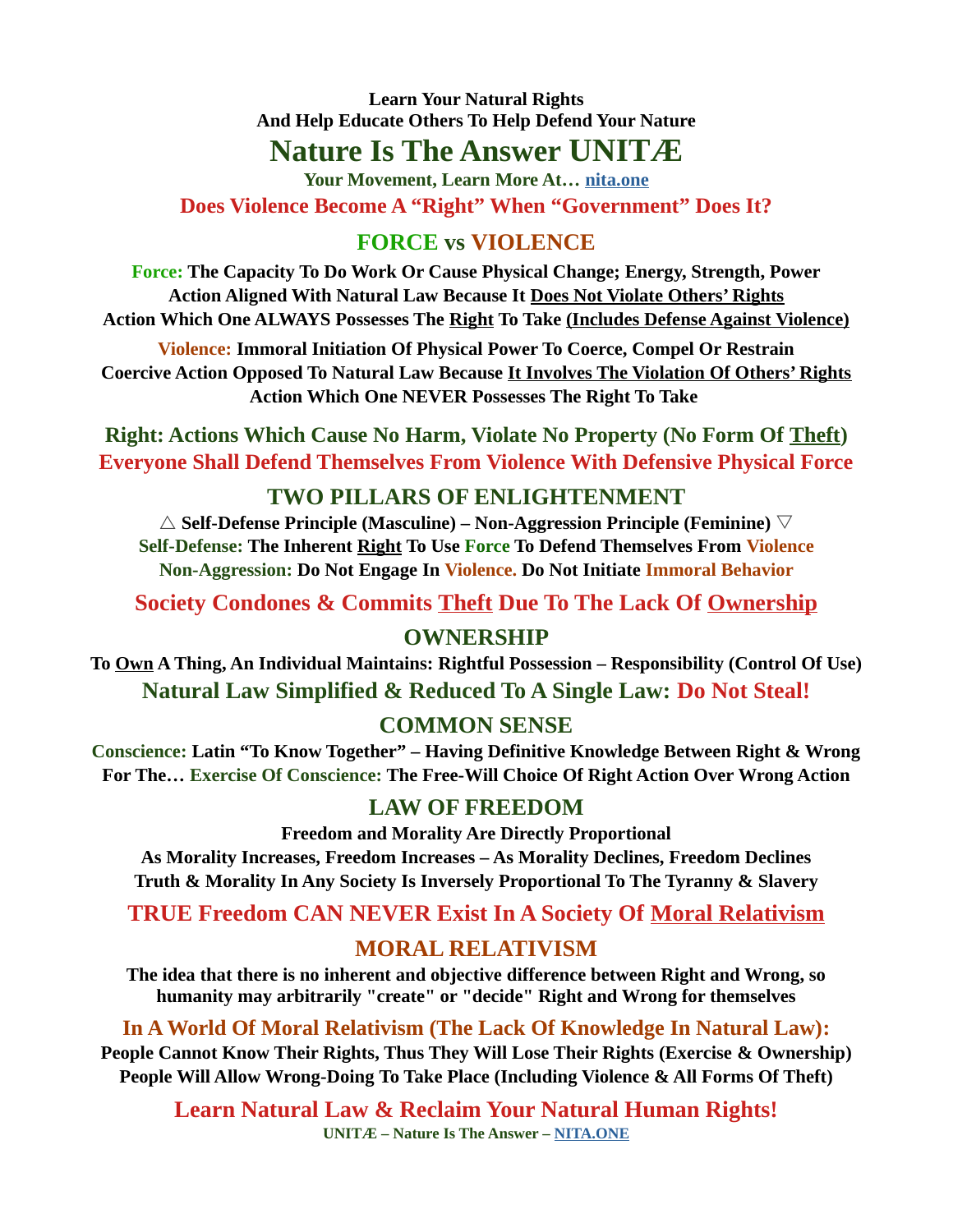# **Nature Is The Answer UNITÆ**

**Your Movement, Learn More At… nita.one Did You Know Man's Law Is Not "The Law"?**

### **Natural Law**

**Based Upon Principles & Truth (Inherent To Creation) Harmonized With, Due To Knowledge & Understanding Universal & Eternal & Immutable (Everywhere, Cannot Be Changed)**

# **Man's Law**

**Based Upon Dogmatic Beliefs (Constructs Of Mind) Complied With, Due To Fear Of Punishment Differs With Location Based Upon The Whim Of Legislators (Moral Relativism) Changes With Time Based Upon The Whim Of Legislators (Moral Relativism)**

**Law: An Existing Condition Which Is Binding & Immutable (Cannot Be Changed) Moral Relativism: Idea Of No Inherent & Objective Difference Between Right & Wrong** 

# **What Man's Law Is Necessary & Relevant?**

**If a particular man-made law is in Harmony with Natural Law, then it follows logically that it is redundant, since it is stating a Truth that is inherent, pre-existing and self-evident Therefore it is both irrelevant and unnecessary**

**If a particular man-made law is in Opposition to Natural Law, then it follows logically that it is both False (Incorrect) and Immoral (Harmful), or in other words, WRONG Therefore it can not be legitimately binding upon anyone**

# **EQUALITY**

**By Natural Law, EVERYONE has the exact SAME Rights. No one has any more or less Rights than any one else. Also, since Rights are not created by humanity, and since they are the birthright of humanity, gifted to us by the Creator of the Universe, no human being or group of human beings is actually capable of "granting" Rights to anyone else, nor is any human being capable of "revoking" Rights from anyone else.**

# **GOVERNMENT**

**Latin verb** *gubernare***: "to control" & Latin noun** *mens***: "mind" – To Control The Mind**

# **JURISDICTION**

**Latin noun** *jus, juris***: "law" & Latin verb** *dictere***: "to speak; to say" – To Say What The Law Is**

# **RELIGION OF "AUTHORITY" - STATISM**

**Religion: Latin verb** *religare***: "to tie back; to thwart from forward progress" – Imprisoned Mind Statism: The BELIEF that there is such a thing as "Authority" vested in certain human beings, magically giving them the "right to rule" over other people. This "Authority" means that certain people, who we call "Government," have the "moral right" to issue commands to those whom they rule (those under their "jurisdiction"), and that their "subjects" (slaves) have a "moral obligation" to obey the arbitrary dictates ("laws") set by their Masters. Most simply put, a Statist is someone who believes in the legitimacy of SLAVERY, of Man's Law & Man Being God.**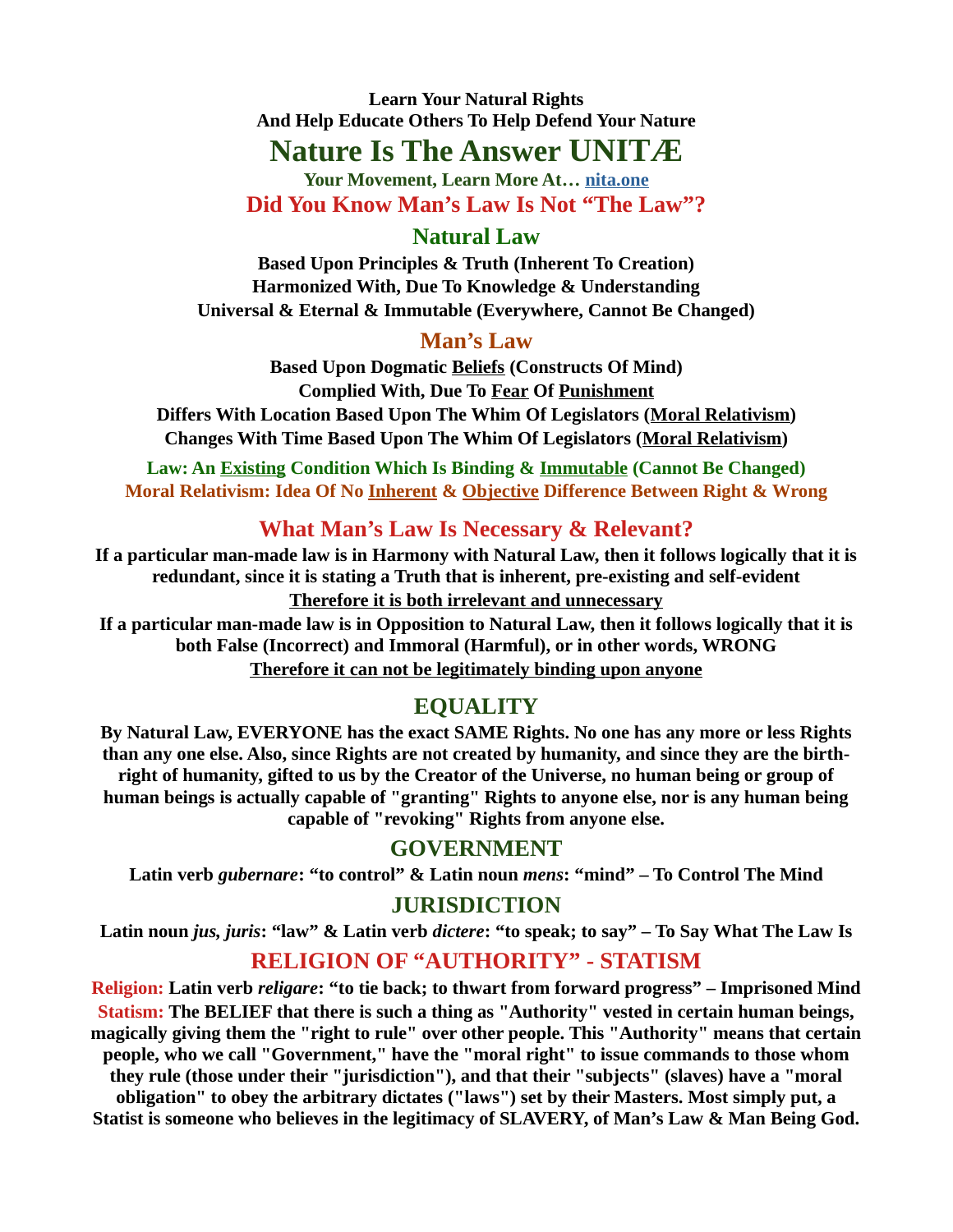# **Nature Is The Answer UNITÆ**

**Your Movement, Learn More At… nita.one Do You Know What TRUE Freedom Really Is?**

# **THE FEAR OF CHAOS**

**Chaos: A Teacher, It Teaches Us What NOT To Do True Freedom includes Infinite Possibility, which, by definition, includes the possibility of Chaos**

# **The Fear Of The Possibility Of Chaos, IS The Fear Of TRUE Freedom IMAGINATION**

**The Mental Ability To Envision A Different State (Change) Than The One Currently Manifested Mind Control (Brain Imbalance) Stifles Or Destroys Imagination; Change Becomes Impossible**

# **Fear In The Possibility Of TRUE Freedom = Advocates Needing "Authority"**

**Statism: The BELIEF that there is such a thing as "Authority" vested in certain human beings, magically giving them the "right to rule" over other people. This "Authority" means that certain people, who we call "Government," have the "moral right" to issue commands to those whom they rule (those under their "jurisdiction"), and that their "subjects" (slaves) have a "moral obligation" to obey the arbitrary dictates ("laws") set by their Masters. Most simply put, a Statist is someone who believes in the legitimacy of SLAVERY. Those who believe "Authority" must continue have thus been duped into believing that human SLAVERY is necessary (as with fear & violence for the non-compliant) and that it must continue in order to prevent Chaos**

# **Violence & Slavery CAN NOT Prevent Chaos, Violence & Slavery IS Chaos**

**Following Orders means doing what you are told to do, without judging for yourself whether or not the action you are being ordered to carry out is Right or Wrong. If an individual is following orders, that individual CAN NOT be exercising Conscience, since, by definition, exercising Conscience means that one is willfully choosing for themselves Right Action over Wrong Action**

# **Following Orders Has Been Responsible For The Most Unnatural Death Democide: Death By Government (Ex. 262 Million Deaths In World War 2)**

**"I was just following orders" is NEVER a valid excuse or "justification" (***jus-facere***: "to create a right") for immoral, criminal behavior, and this lame attempt to abdicate personal responsibility SHOULD NEVER BE ACCEPTED as a valid excuse for such behavior**

# **You Cannot Blame The "Master" For YOUR OWN Mental Enslavement!**

# **THE PAINFUL TRUTH – WE ARE TO BLAME**

**The ORDER-FOLLOWER always bears MORE Moral Culpability than the order-giver, because the Order-Follower is the one who actually performed the action, and in taking such action, actually brought the resultant harm into physical manifestation. ORDER-FOLLOWING is the pathway to every form of Evil and Chaos in our world. (Evil Grows In Allowance) It should NEVER be seen as a "virtue" by anyone who considers themselves a moral human being. Order-Followers have ultimately been personally responsible and morally culpable for every form of Slavery and every single Totalitarian regime that has ever existed upon the face of the Earth Take Responsibility Of Your Actions – Your Choice: Self-Enslavement Or Self-Empowerment**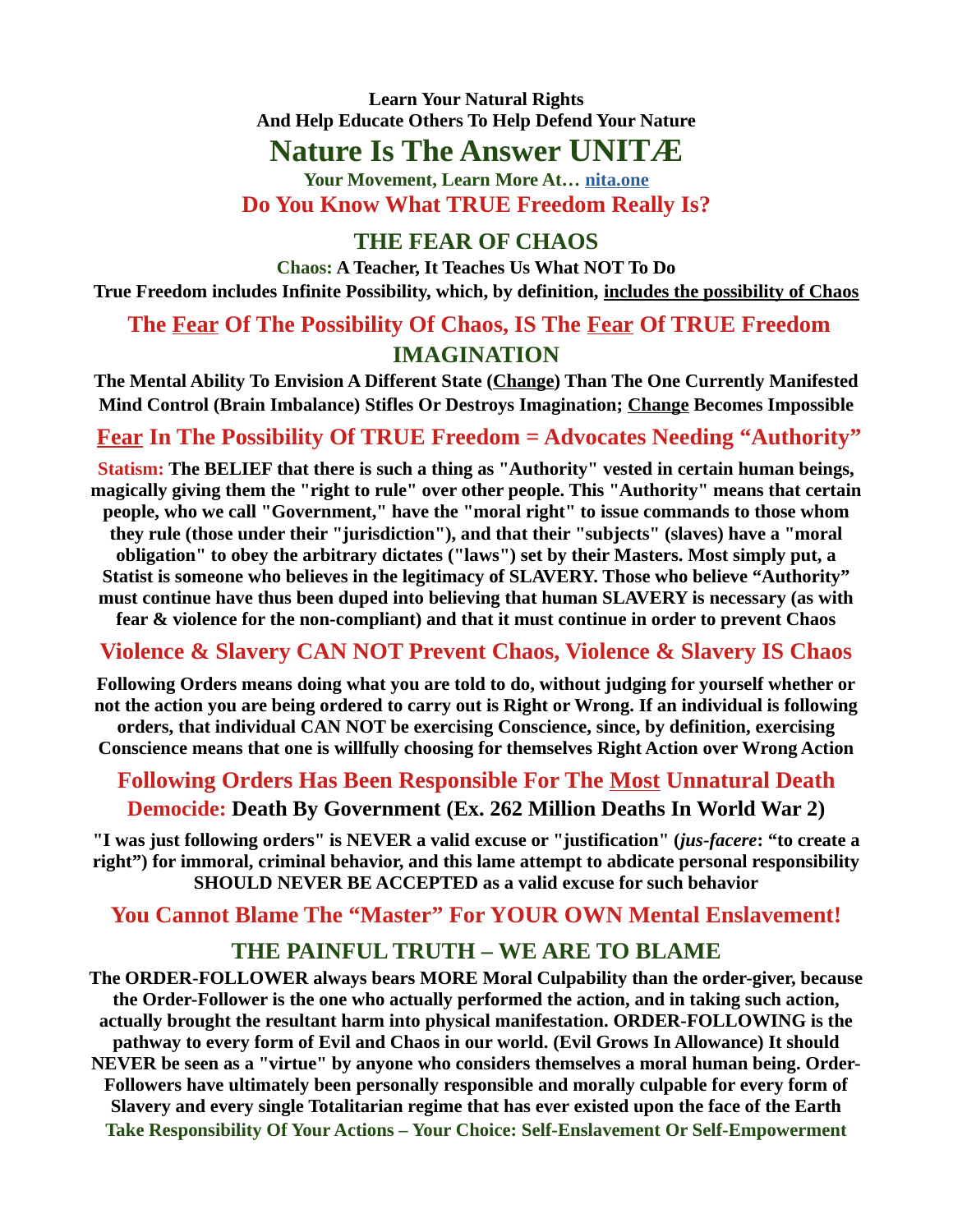# **Nature Is The Answer UNITÆ**

**Your Movement, Learn More At… nita.one Do You Take FULL Responsibility For Your OWN Actions?**

# **"Following Orders" Is NOT Taking Responsibility (Ability-To-Respond)**

**An individual's Personal Responsibility to choose Right Action over Wrong Action for themselves is ALWAYS THEIR OWN. One can only CLAIM that they are "abdicating" Personal Responsibility for such choice to someone else. It can never ACTUALLY be done, in Reality. More simply put, an individual is always responsible for their own actions. Most people erroneously BELIEVE that they can "hand over" their Natural Law Right to defend themselves to another individual, group or entity. In making such a false claim, they have attempted to "abdicate" a responsibility which always belongs to them, and can never be "given away"** 

### **SELF-LOATHING vs SELF-RESPECT**

**Self-Loathing: The underlying psychological condition that causes people to attempt to abdicate their own Personal Responsibility to exercise Conscience, and fall into patterns of Order-Following and Justification. Just as it is not possible for an order-follower to truly be exercising Conscience, it is not possible for an order-follower to truly love themselves. Self-Loathing is created when an earlier TRAUMA has been suppressed and buried into the Subconscious Mind, instead of being confronted, dealt with, and healed. Such trauma could take the form of feelings of INADEQUACY, whether real, suggested, or imagined. 'They are in the cage, and they love being in the cage.' The only kind of people that have no desire for real freedom. Self-Respect (r***e-spectare***: To Take Another Look At Oneself): The only mind-set that can heal Self-Loathing, and therefore help to put an Order-Follower on the Path To Conscience (Choosing Right Action Over Wrong Action). If you don't have \$10 in your pocket you could impossibly give**

**it to someone else. You must obtain it first, before you can give it away. Therefore, nobody can give respect to anybody else unless they first developed it inwardly.** 

### **THE LOST WORD**

**NO is the Word Of All Power. Only when we say NO to those who would claim to be our owners, those who claim that it is they who will decide which Rights we have or do not have, do we stop externalizing our Power to anyone outside of ourselves and, in doing so, reclaim ALL of our Rights. Sadly, very, very few people in our world have the KNOWLEDGE, CARE, and COURAGE that is required to do this. This is why this All-Powerful Word is considered "Lost." In order to speak the "Lost Word," a human being must work upon themselves in order to achieve a state of EQUILIBRIUM, or Balance, between the Left and Right brain hemispheres. In such a state of Consciousness, the being has come to know the Self, as well as the working operations of Natural Law, and in doing so, has come to understand the objective difference between Right and Wrong (Creating The Exercise Of Conscience In Choosing Right Action)**

**Know Your Rights! Those Who Don't KNOW, Won't Say NO**

**Learn Natural Law, Your Natural Rights: [www.nita.one/advanced](http://www.nita.one/advanced) A Network Of Natural Law Teachers: [www.onegreatworknetwork.com](http://www.onegreatworknetwork.com/)**

**Have An Open Mind To The Unheard Truth! "Those who would give up Essential Liberty to purchase a little temporary safety, deserve neither, and will lose both." by Benjamin Franklin**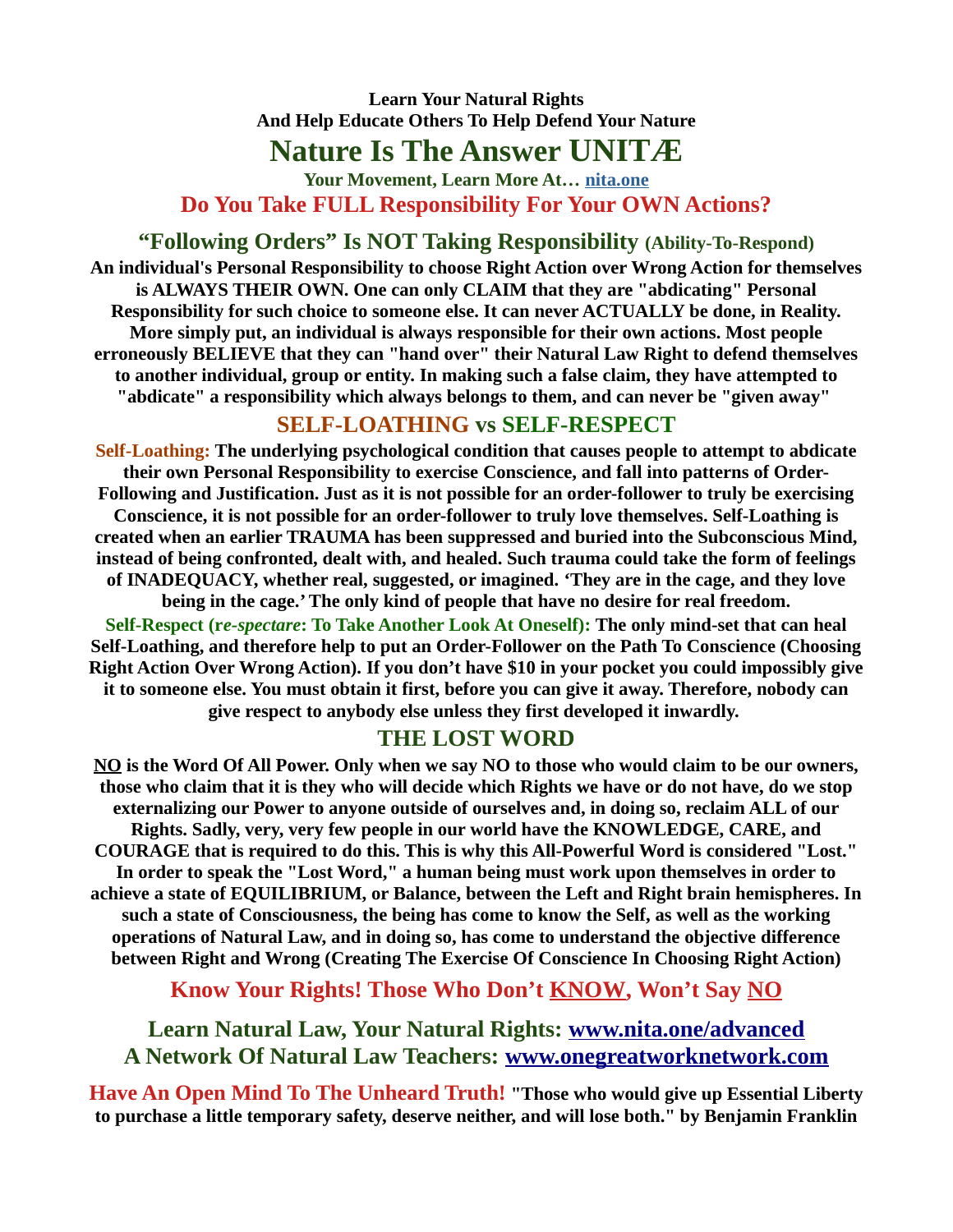# **Nature Is The Answer UNITÆ**

**Your Movement, Learn More At… nita.one What Is It That Humanity MUST Do To Create TRUE Freedom?**

### **CHANGE**

**Great Change is not an automatic process, nor is it guaranteed to happen at all. Whether or not it will occur is a function of the human Will to learn the Truth and teach it to others. This involves enormous effort, dedication, and persistence. This Change REQUIRES a Quantum Shift**

### **QUANTUM SHIFT**

**Latin noun** *quantum***: "amount"**

**In order to tip the Scales of Truth and Justice back to balance, a certain AMOUNT of people actually need to be DOING the Great Work of helping others to receive the Truth. REQUIREMENTS: Individual behavioral choices, either based in Harmony or Opposition to Natural Law, combine in energy and effect, and, in the AGGREGATE, influence the quality of the manifested shared human experience. This dynamic acts as a perfect expression of the Principle of Correspondence: "As Above, So Below; As Below, So Above." In order for a QUANTUM Shift to take place, NUMBERS ARE REQUIRED**

### **TRUE (ONE) GREAT WORK**

**This can only be performed after one has already realized the Truth regarding Natural Law and brought oneself into alignment with it. It is the arduous task of influencing others to go through that very same process. It is to help them to realize that, in supporting and condoning the legitimacy of "Authority" and Government (Man's law), that they have actually been supporting and condoning the legitimacy of SLAVERY, and that they were IMMORAL for having done so. Getting rid of binding or limiting dogmatic belief systems is also part of this work**

### **THE REAL "BATTLE"**

**While the One True Divide is between a Statist & Non-Statist, the battle against the immoral nature of Statism requires fighting the battle against an individual's:**

**Egos Thereof Negative Knowledge: The Illusion Of Knowledge (If Not Ignorance Of Knowledge) Emotional Mind Control: If It's Unpleasant, One Does Not Want To Hear, See Or Tell About It Fear Of True Freedom: Self-Loathing, Abandonment Issues, Refusal To Own Self-Responsibility**

### **PERFORMING THE GREAT WORK**

**The Real Enemy: Our Fellow People's Lack Of Care To "Be The Change" & Take Responsibility Service To Truth: Truth can NEVER be destroyed. But Humanity CAN be destroyed when we refuse to act in service to Truth, as her Defenders. It is possible for us to co-create a positive outcome, but this can only be accomplished if we Care enough to learn the Truth ourselves, and then develop the Courage to continuously speak it to others. Persistence: WE are the vehicles by which Truth operates in the world. Therefore, it IS our shared responsibility at this time to help to awaken others by continuously speaking the Truth, even if we feel burdened by this task, and even if it makes ALL of those involved feel uncomfortable. Required Skills: Organization, Communication, Design, Presentation, Audio, Video, Website, Networking, Marketing Apocalypse: Greek** *apo-calyptein* **"to reveal, to take out of hiding"**

**Apology: Greek** *apo-logos* **"to give back the word." God Is The Logos, The Author Of Law Humanity Must Apologize, Giving The Word (Authority) Back To God & Aligning Action**